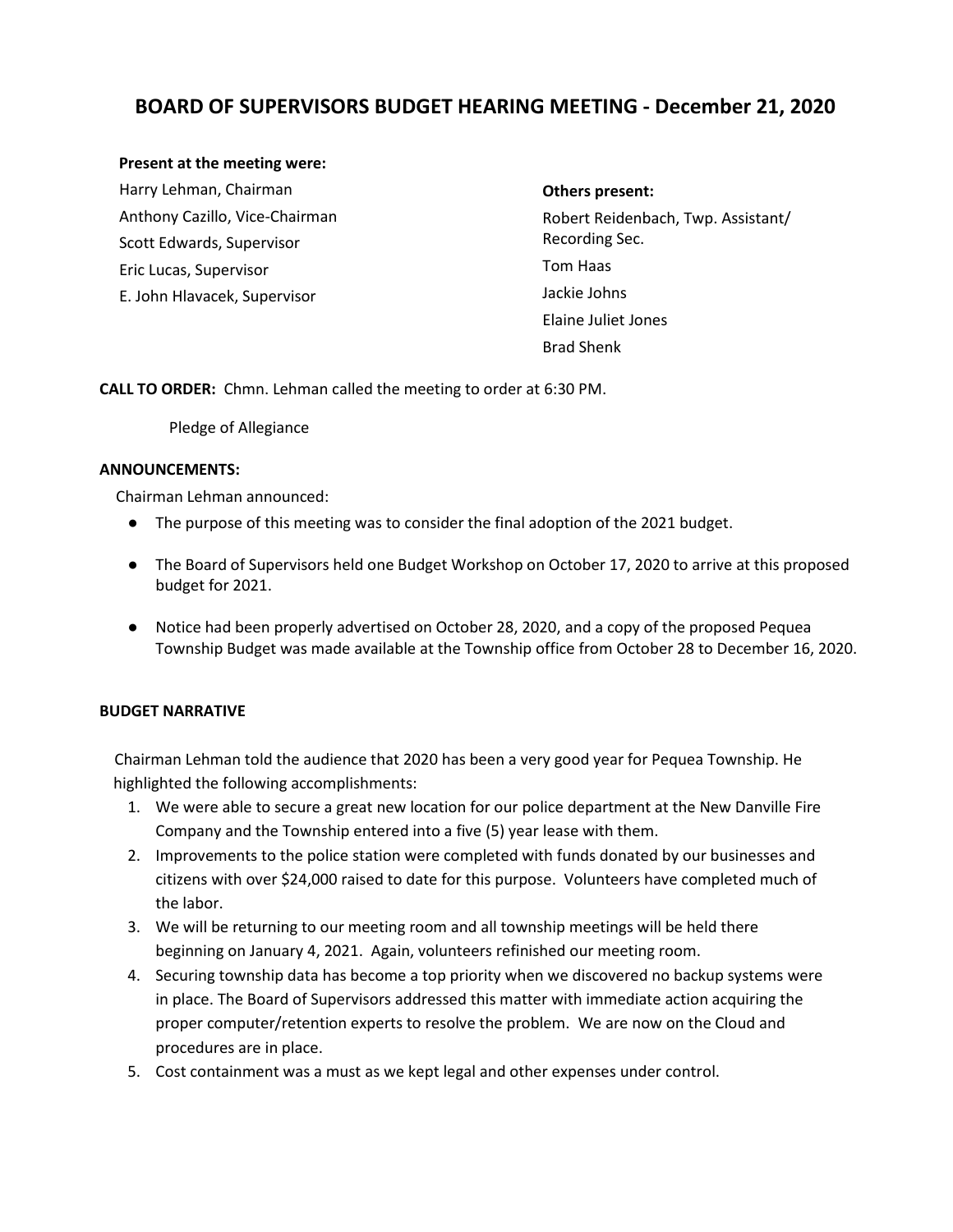- 6. We obtained over \$70,000.00 in grant monies this year including \$28,000.00 for our new police car.
- 7. Procedures have been put in place to avoid losing Township income such as reimbursements for engineering costs.
- 8. For the first time in four years, we used General Fund money to do much needed road work. We will continue to do so in 2021.
- 9. We have begun the process of resolving Police Commission matters with Conestoga Township.
- 10. We anticipate ending 2020 with a surplus of approximately \$347,000.

"It has been a very good year for Pequea Township!"

# **CITIZEN PARTICIPATION**

Questions or comments on the proposed 2021 budget

- Tom Haas asked for clarification on recouping engineering costs.
- Jackie Johns said 2021 should be better for earned income tax and real estate transfer tax. Chairman Lehman elaborated upon how the Township's Board and employees' thrifty efforts attained the unexpected surplus. Supervisor Hlavacek explained that the surplus sounded excessive but assured the audience that it was necessary for future needed, unexpected expenses.

## **BUSINESS**

# **1. Consider final adoption of the proposed Pequea Township 2021 Budget**

## **A. Recreation Fund**

Following discussion, Chairman Lehman moved to adopt the proposed Recreation Fund Budget for 2021. Supervisor Lucas seconded the motion. All voted in favor; none opposed.

## **B. State Highway Fund**

Following discussion, Vice-Chairman Cazillo moved to adopt the proposed 2021 State Highway Fund Budget. Supervisor Edwards seconded the motion. All voted in favor; none opposed.

## **C. General Fund**

Chairman Lehman reported the budgeted income at \$1,780,172.42, budgeted expenses at \$1,768,799.77, leaving a projected surplus of \$11,372.65. Following discussion, Vice-Chair Cazillo moved that we adopt the proposed 2021 General Fund budget. Supervisor Lucas seconded the motion. All voted in favor; none opposed.